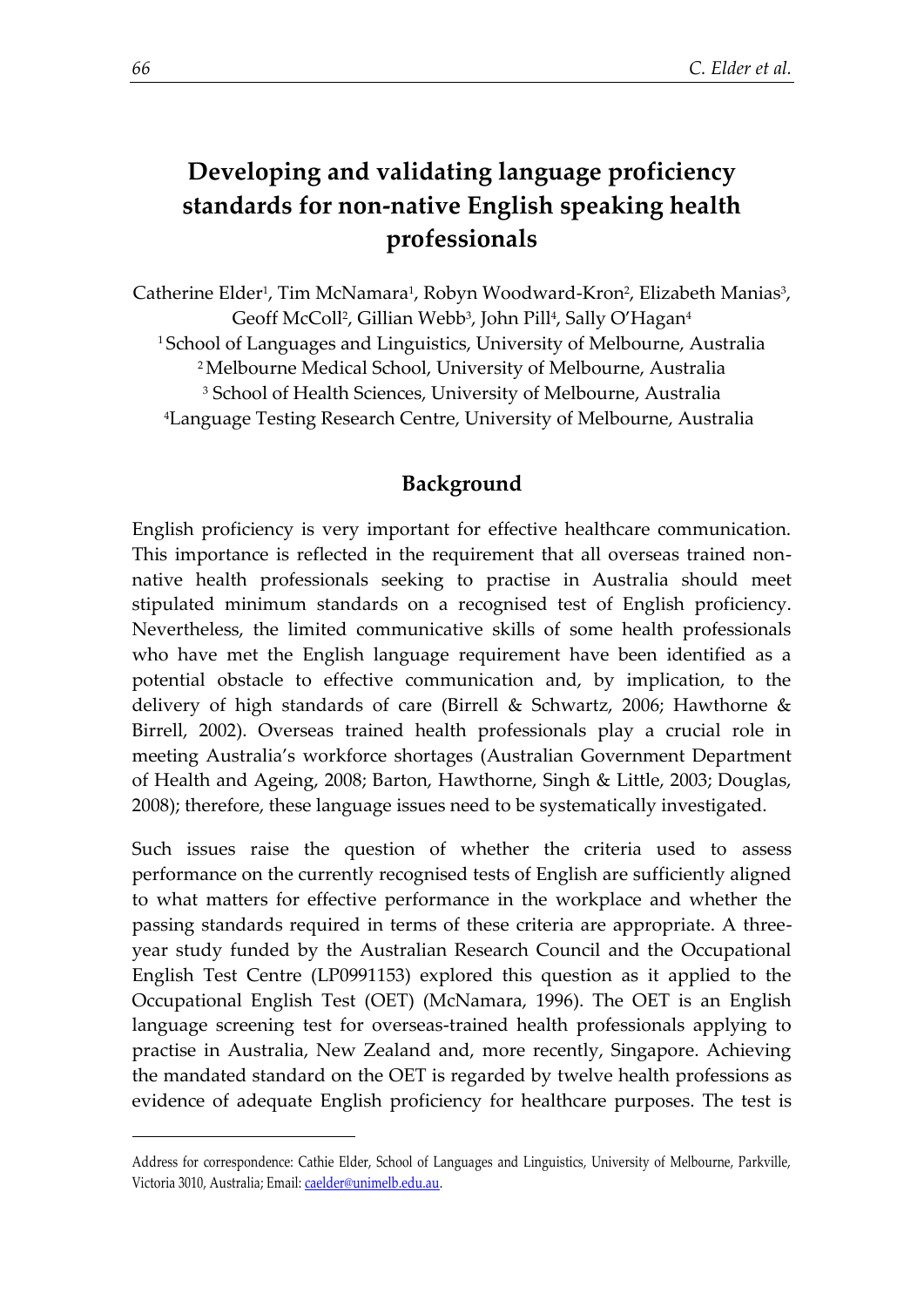occupation-specific in the sense that it is designed to replicate critical communication tasks between health professionals and patients. The speaking test, for example, which is the focus of this study, involves role-plays built around clinical scenarios in which a health professional (the test candidate) interacts with a patient (the test interlocutor). However, the criteria currently used to assess speaking performance – namely FLUENCY, INTELLIGIBILITY, RESOURCES OF GRAMMAR AND EXPRESSION, and APPROPRIATENESS OF LANGUAGE – are linguistic in nature, and as such do not necessarily reflect what is deemed important by health professionals for effective clinical communication. While a further OVERALL COMMUNICATIVE EFFECTIVENESS criterion allows for a holistic assessment of candidates' spoken performance, this criterion is defined generically rather than in health-related terms.

## **The study**

The study was carried out by a multidisciplinary team comprising applied linguists and health professional experts from three of the twelve health professions served by the OET (Medicine, Nursing and Physiotherapy). It involved three research phases: identifying indigenous criteria, applying the indigenous criteria to the assessment of performance on the OET speaking test, and setting new standards against these criteria.

The first phase aimed to identify health professionals' view of spoken communication drawing on the notion of "indigenous assessment" (Jacoby, 1998; Jacoby & McNamara, 1999). It did so by eliciting judgements from health professionals about the qualities of effective and less effective communication displayed in interaction between health professionals and patients in both simulated and workplace training contexts. An analysis of the health professionals' commentary on these interactions revealed a set of recurring themes, as described in Elder et al. (2012), Woodward-Kron et al. (2012) and O'Hagan et al. (forthcoming). These themes formed the basis for a conceptual model representing the aspects of a health professional's performance in the health professional–patient consultation that are valued by expert practitioners (Pill, forthcoming).

In the second phase, these valued aspects of communication were considered in relation to the current criteria used to assess performance on the OET speaking test role-plays. While the current linguistic criteria did in fact feature among the qualities valued by health professionals, other professionally relevant features mentioned in their feedback were not well represented on the OET. The feasibility of adding two new criteria, CLINICIAN ENGAGEMENT and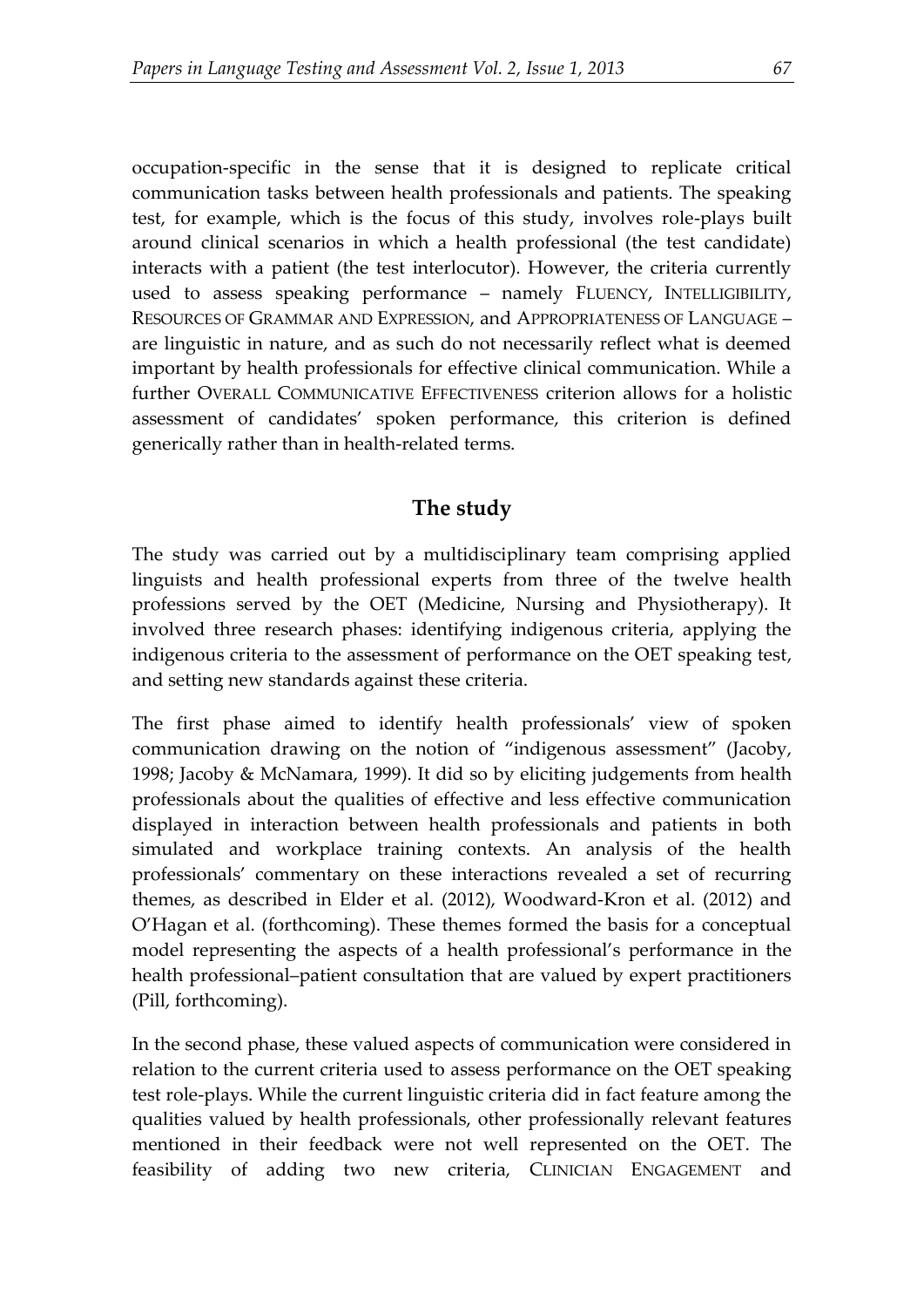MANAGEMENT OF INTERACTION, based on the health professionals' feedback, was explored using a sample of speaking test audio-recordings from the OET assessment bank. The two new criteria were introduced in place of the holistic OVERALL COMMUNICATIVE EFFECTIVENESS criterion currently used to assess task performance. A group of active OET assessors were trained in the application of these new criteria alongside the existing linguistic ones, using a checklist of indicators developed expressly for the project and drawing on insights from the data gathered in its first phase. Analyses showed that OET assessors were able to understand and apply the new criteria successfully and that combining these criteria with the existing ones yielded reliable measurements of candidate performance.

The third and final phase of the study was geared to setting appropriate passing standards on the OET. Health professionals from Medicine, Nursing and Physiotherapy took part in discipline-specific standard-setting workshops where they were issued with pre-scored audio-recorded OET speech samples and asked to classify them according to their perceptions of each candidate's readiness to cope with the speaking demands of their healthcare setting. The collective classifications of these health professionals were used to establish revised cut-scores on the OET. The estimated impact of the proposed new cutscores varied somewhat across professions, yielding lower pass rates in some cases, but also resulting in more candidates being classified as highly competent.

The study has practical implications for the OET. It seems appropriate to consider changes to the OET criteria and passing standards, based on the research outcomes reported above, although further work is needed to ascertain that the same criteria and standards can be applied to the health professions not included in this study. If the new criteria are adopted, consideration needs to be given to how performance is reported – whether as two scores representing linguistic competence and professionally-oriented communicative competence respectively or as a single combined score. Any decisions must, however, wait on deliberations within the OET Centre and on consultation with relevant stakeholders.

The study's contribution to the theory and practice of LSP (language for specific purposes) testing more generally is significant and will be elaborated in presentations and publications stemming from the project. The approach to identifying 'indigenous criteria', by eliciting and codifying feedback from occupational experts on a range of workplace-related interactions could serve as a model for occupations in fields other than healthcare, where specific-purpose tests are adopted. The process of translating what matters to health professional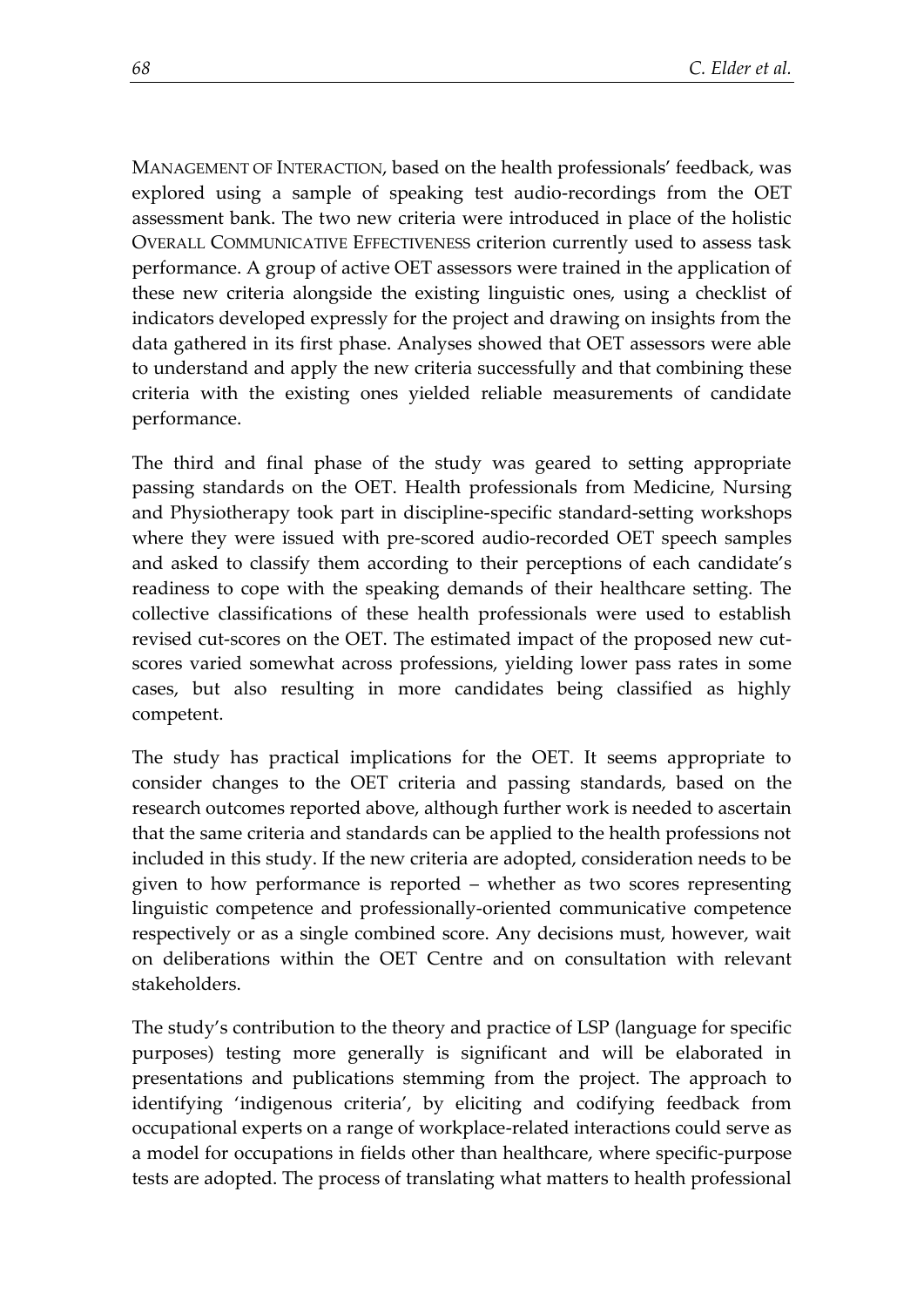experts into criteria that can be applied by language experts to assess performance on a language test is highly original and again holds promise for a field which has thus far tended to define language proficiency in narrowly linguistic terms. Finally, the performance-based standard-setting procedures adopted in this study, while not original in themselves (e.g., see previous accounts in Cizek & Bunch, 2007; Cizek, Bunch & Koons, 2004), have thus far been neglected in published reports (and this is particularly true for performance-based methods of assessment such as the role-play scenarios used in the OET). Since decisions about who is or is not fit to practise in healthcare settings have serious consequences for those affected (in this case, the practitioners themselves and their patients and colleagues), documentation of the steps taken to ensure that these decisions are legally and academically defensible is of paramount importance and should be a requirement for all high-stakes tests.

### **Acknowledgements**

The research team is grateful for the contributions of staff at the OET Centre and of the group of OET assessors. We also wish to thank the health professionals who participated in the project workshops. We are indebted to the patients who consented to the recording of their interactions with health professionals and to the students and supervisors who allowed us to record their feedback sessions. The project advisory team provided valuable feedback and recommendations, and colleagues at the Language Testing Research Centre were always generous with their intellectual input and support.

#### **References**

- Australian Government Department of Health and Ageing. (2008, April). *Report on the audit of health workforce in rural and regional Australia*. Canberra: Commonwealth of Australia.
- Barton, D., Hawthorne, L., Singh, B. & Little, J. (2003). Victoria's dependence on overseas–trained doctors in psychiatry. *People and Place*, *11*(1), 54–64.
- Birrell, B. & Schwartz, A. (2006). Accreditation of overseas trained doctors: The continuing crisis. *People and Place*, *14*(3), 1–11.
- Cizek, G. J. & Bunch, M. B. (2007). *Standard setting: A guide to establish and evaluating performance standards on tests*. London: Sage Publications.
- Cizek, G. J., Bunch, M. B. & Koons, H. (2004). Setting performance standards: Contemporary methods. *Educational Measurement*, *23*(4), 31–49.